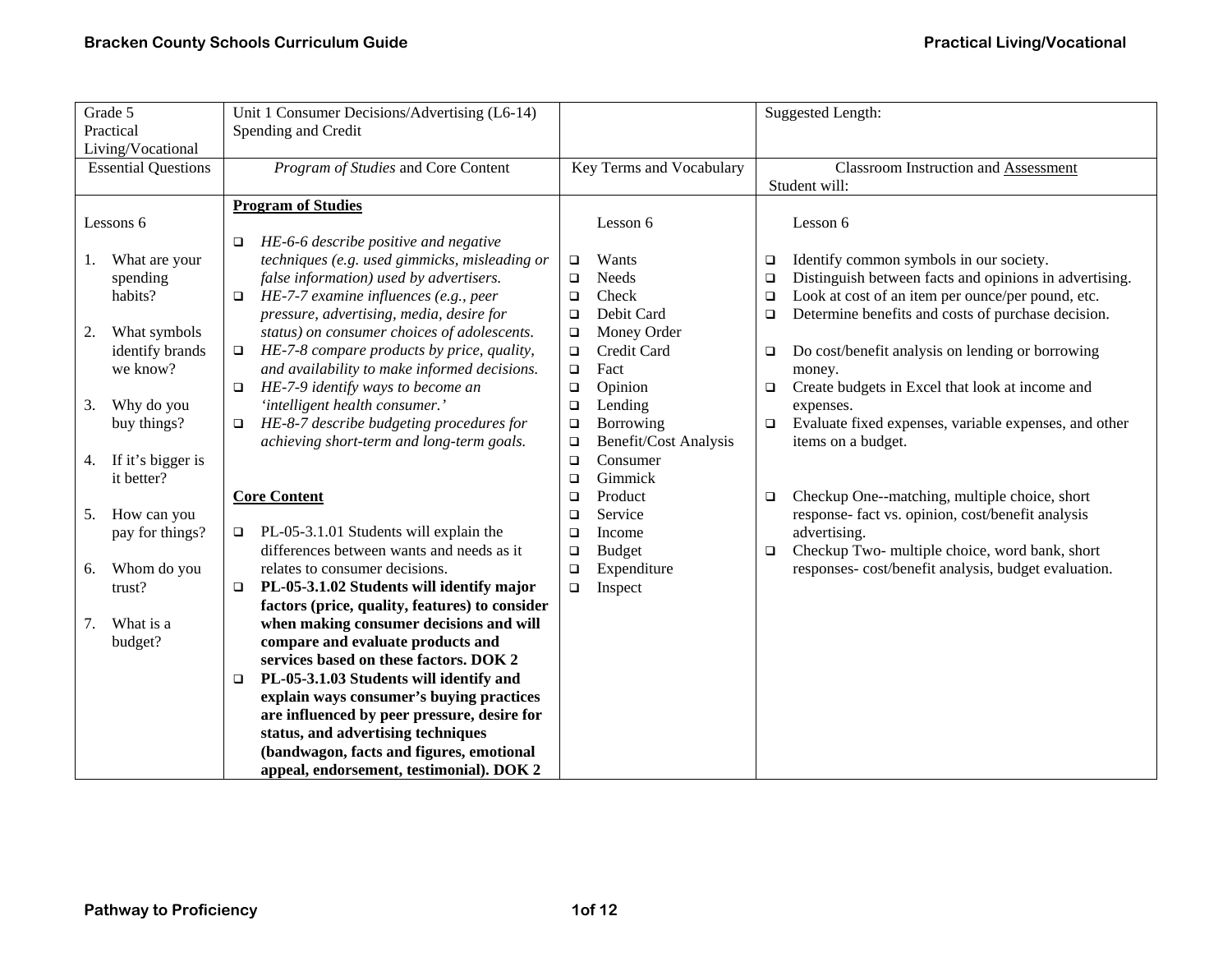| Grade 5                    | Unit 2-Financial Literacy: Saving (L2-8)                                                  |                                                       | <b>Suggested Length:</b>                                                                                              |
|----------------------------|-------------------------------------------------------------------------------------------|-------------------------------------------------------|-----------------------------------------------------------------------------------------------------------------------|
| Practical                  |                                                                                           |                                                       |                                                                                                                       |
| Living/Vocational          |                                                                                           |                                                       |                                                                                                                       |
| <b>Essential Questions</b> | Program of Studies and Core Content                                                       | Key Terms and Vocabulary                              | <b>Classroom Instruction and Assessment</b>                                                                           |
|                            |                                                                                           |                                                       | Student will:                                                                                                         |
|                            | <b>Program of Studies</b>                                                                 |                                                       |                                                                                                                       |
| Lesson 3                   |                                                                                           | Lesson 3                                              | Lesson 3 (People Pay Taxes)                                                                                           |
|                            | HE-5-6 analyze differences between needs<br>$\Box$                                        |                                                       |                                                                                                                       |
| What is saving?<br>I.      | and wants and provide examples.                                                           | Taxes<br>$\Box$                                       | Define tax, gross income, and net income tax.<br>1.                                                                   |
|                            | HE-5-7 apply decision-making strategies<br>$\Box$<br>when buying products based on price, | <b>Sales Taxes</b><br>$\Box$<br><b>Property Taxes</b> | 2.<br>Explain that people pay taxes to the government and the<br>government uses taxes collected to provide goods and |
| What is a goal?<br>2.      | features, quality.                                                                        | $\Box$<br><b>Income Taxes</b><br>$\Box$               | services.                                                                                                             |
| Why do people<br>3.        | HE-5.8 practice planning and savings<br>$\Box$                                            | Gross Income<br>$\Box$                                | 3.<br>Give examples of goods and services that governments                                                            |
| save?                      | strategies for specific purchases.                                                        | Net Income<br>$\Box$                                  | provide.                                                                                                              |
|                            | HE-6-5 compare wants and needs in relation<br>$\Box$                                      |                                                       | Explain the difference between gross income and net<br>4.                                                             |
|                            | to consumer decisions.                                                                    |                                                       | income.                                                                                                               |
|                            |                                                                                           |                                                       | Examine how different societies have taxed citizens.<br>$\Box$                                                        |
|                            |                                                                                           |                                                       | Create a table in Microsoft Word that notes what the<br>$\Box$                                                        |
|                            | <b>Core Content</b>                                                                       |                                                       | government does and does not provide.                                                                                 |
|                            |                                                                                           |                                                       | Determine if the service is available in their community.<br>$\Box$                                                   |
|                            | PL-05-3.1.01 Students will explain the<br>$\Box$                                          |                                                       | EXTENSION- Make a Burger Barn Pay Receipt in<br>$\Box$                                                                |
|                            | difference between wants and needs as it                                                  |                                                       | Publisher.                                                                                                            |
|                            | relates to consumer decisions.                                                            |                                                       |                                                                                                                       |
|                            | PL-05-3.2.01 Students will describe various<br>$\Box$                                     |                                                       | <b>Exercise Check UP- Earning Income</b><br>□                                                                         |
|                            | types of expenses (e.g., food, clothing,                                                  |                                                       | Objective Questions, Short Responses, and Long<br>$\Box$                                                              |
|                            | entertainment) and savings (e.g., piggy                                                   |                                                       | Responses                                                                                                             |
| Lesson 4                   | bank, bank account, savings bonds) and<br>develop a simple savings plan that would        | Lesson 4                                              | Lesson 4 (The Grasshopper and the Ant)                                                                                |
|                            | achieve a specific goal. DOK 3                                                            |                                                       |                                                                                                                       |
| What is saving?<br>1.      |                                                                                           | Fable<br>$\Box$                                       | Define opportunity cost and interest.<br>1.                                                                           |
|                            |                                                                                           | Economic Want<br>$\Box$                               | 2.<br>Analyze the trade-offs and opportunity cost of a saving                                                         |
| When people<br>2.          |                                                                                           | <b>Opportunity Cost</b><br>$\Box$                     | decision.                                                                                                             |
| spend, what do             |                                                                                           | Spending<br>$\Box$                                    | Identify reasons to save.<br>3.                                                                                       |
| they give up?              |                                                                                           | Saving<br>$\Box$                                      | Explain how savings can be used to satisfy future wants.<br>4.                                                        |
|                            |                                                                                           | Interest<br>$\Box$                                    | 5.<br>Use the concept of opportunity cost and compare the                                                             |
| What do we call<br>3.      |                                                                                           | Trade-Off<br>$\Box$                                   | advantages and disadvantages of saving and to make                                                                    |
| what we give up            |                                                                                           |                                                       | informed saving decisions.                                                                                            |
| when we make               |                                                                                           |                                                       | Explain how interest serves as an incentive to save.<br>6.                                                            |
| an economic                |                                                                                           |                                                       |                                                                                                                       |
| choice?                    |                                                                                           |                                                       |                                                                                                                       |
|                            |                                                                                           |                                                       |                                                                                                                       |
| What is interest<br>4.     |                                                                                           |                                                       |                                                                                                                       |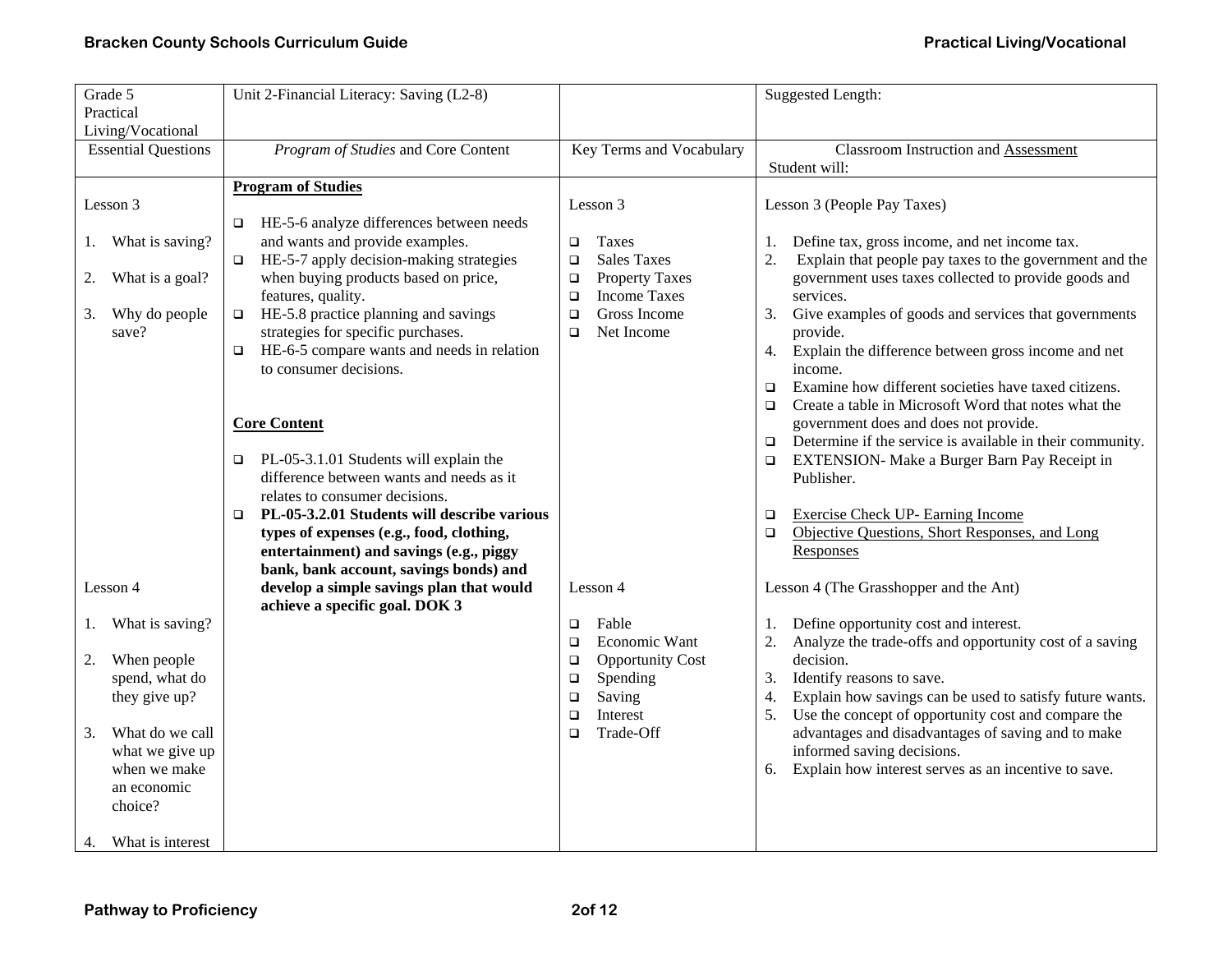| Grade 5                                                                                                                                                                  | Unit 2-Financial Literacy: Saving (L2-8) |                                                                                                                                                     | <b>Suggested Length:</b>                                                                                                                                                                                                                                                                                                                                                                                                                                                                                                                                                                                                                                                                                                                                                                                                                                                                                                                                                                                                                      |  |  |
|--------------------------------------------------------------------------------------------------------------------------------------------------------------------------|------------------------------------------|-----------------------------------------------------------------------------------------------------------------------------------------------------|-----------------------------------------------------------------------------------------------------------------------------------------------------------------------------------------------------------------------------------------------------------------------------------------------------------------------------------------------------------------------------------------------------------------------------------------------------------------------------------------------------------------------------------------------------------------------------------------------------------------------------------------------------------------------------------------------------------------------------------------------------------------------------------------------------------------------------------------------------------------------------------------------------------------------------------------------------------------------------------------------------------------------------------------------|--|--|
| Practical                                                                                                                                                                |                                          |                                                                                                                                                     |                                                                                                                                                                                                                                                                                                                                                                                                                                                                                                                                                                                                                                                                                                                                                                                                                                                                                                                                                                                                                                               |  |  |
| Living/Vocational                                                                                                                                                        |                                          |                                                                                                                                                     |                                                                                                                                                                                                                                                                                                                                                                                                                                                                                                                                                                                                                                                                                                                                                                                                                                                                                                                                                                                                                                               |  |  |
| <b>Essential Questions</b>                                                                                                                                               | Program of Studies and Core Content      | Key Terms and Vocabulary                                                                                                                            | <b>Classroom Instruction and Assessment</b><br>Student will:                                                                                                                                                                                                                                                                                                                                                                                                                                                                                                                                                                                                                                                                                                                                                                                                                                                                                                                                                                                  |  |  |
| and why is it<br>important?<br>Why do people<br>5.<br>save (goals)?<br>Can you name<br>6.<br>things to<br>consider when<br>making<br>consumer-<br>spending<br>decisions? |                                          |                                                                                                                                                     |                                                                                                                                                                                                                                                                                                                                                                                                                                                                                                                                                                                                                                                                                                                                                                                                                                                                                                                                                                                                                                               |  |  |
| Lesson 5                                                                                                                                                                 |                                          | Lesson 5                                                                                                                                            | Lesson 5 (Why? How? Where?)                                                                                                                                                                                                                                                                                                                                                                                                                                                                                                                                                                                                                                                                                                                                                                                                                                                                                                                                                                                                                   |  |  |
| What is saving?<br>1.<br>What is a goal?<br>2.<br>Why do people<br>3.<br>save?                                                                                           |                                          | Saving<br>$\Box$<br>Short-term goals<br>$\Box$<br>Long-term goals<br>$\Box$<br>Economic want<br>$\Box$<br>Incentive<br>$\Box$<br>$\Box$<br>Interest | Define saving, incentive, short-term goal, long-term<br>1.<br>goal, and interest.<br>Explain elements of a savings plan.<br>2.<br>Give examples of short-term and long-term goals.<br>3.<br>Give examples if incentives.<br>4.<br>Compare the advantages and disadvantages of various<br>5.<br>saving options.<br><b>Exercise Checkup- Saving</b><br>$\Box$<br>Objective Questions, Short Responses Questions, and<br>$\Box$<br>Long Response Questions.<br>Make a list of goods and services that you want now and<br>$\Box$<br>that you want later.<br>Create a one-page sheet that shows "A Saving Plan."<br>$\Box$<br>Design a Saving Plan for the item you wish to purchase.<br>$\Box$<br>Construct a decision-making grid that organizes savings<br>$\Box$<br>advantages and disadvantages.<br>Construct a Savings Account Register.<br>$\Box$<br>Checkup- Word Bank, Word Search, Multiple Choice,<br>$\Box$<br>short response- Opportunity Cost, Goals, A Savings<br>Plan, and long response- Saving Advice and/or Saving<br>Options. |  |  |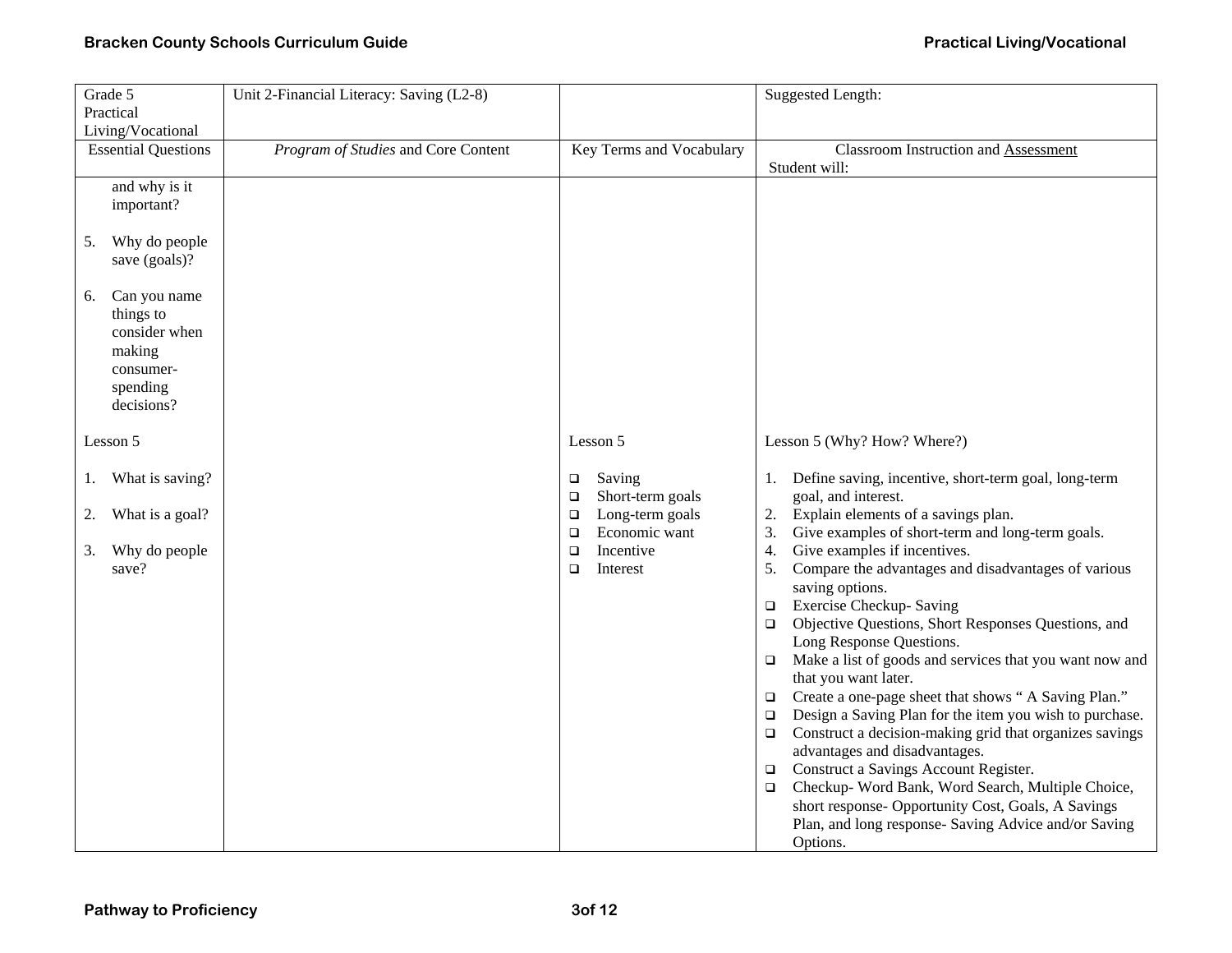| Grade 5<br>Practical<br>Living/Vocational                                                        | Unit 3- Academic, Career Planning, Transition                                                                                                                                                                                                                                                                                                                                                          |                                                                                                                                   | Suggested Length:                                                                                                                                                                                                                                                                                                                                         |  |
|--------------------------------------------------------------------------------------------------|--------------------------------------------------------------------------------------------------------------------------------------------------------------------------------------------------------------------------------------------------------------------------------------------------------------------------------------------------------------------------------------------------------|-----------------------------------------------------------------------------------------------------------------------------------|-----------------------------------------------------------------------------------------------------------------------------------------------------------------------------------------------------------------------------------------------------------------------------------------------------------------------------------------------------------|--|
| <b>Essential Questions</b>                                                                       | Program of Studies and Core Content                                                                                                                                                                                                                                                                                                                                                                    | Key Terms and Vocabulary                                                                                                          | <b>Classroom Instruction and Assessment</b><br>Student will:                                                                                                                                                                                                                                                                                              |  |
| Lesson 1                                                                                         | <b>Program of Studies</b>                                                                                                                                                                                                                                                                                                                                                                              | Lesson 1                                                                                                                          | Lesson 1 (Earning Income)                                                                                                                                                                                                                                                                                                                                 |  |
| What is<br>1.<br>income?                                                                         | <b>Core Content</b>                                                                                                                                                                                                                                                                                                                                                                                    | Occupation<br>$\Box$<br>Human Capital<br>$\Box$                                                                                   | Define human resources, income, wage, and human<br>1.<br>capital.                                                                                                                                                                                                                                                                                         |  |
| What payment<br>2.<br>is received for<br>providing<br>human<br>resources?<br>What is human<br>3. | PL-05-4.1.01 Students will identify and<br>$\Box$<br>explain why people need to work (e.g., to<br>earn money, to work with other people) to<br>meet basic needs (food, clothing, shelter) and<br>to provide self-satisfaction and enjoyment.<br>PL-05-4.1.02 Students will identify jobs<br>$\Box$<br>(art/music teacher, carpenter, factory worker,<br>engineer) relating to 4 of the Kentucky Career | <b>Career Clusters</b><br>$\Box$<br><b>Human Resources</b><br>$\Box$<br>Goods<br>$\Box$<br>Services<br>$\Box$<br>$\Box$<br>Income | 2.<br>Explain that people earn income by providing resources<br>in the market place.<br>Explain the connection between human capital and<br>3.<br>income.<br>Identify ways in which people invest in their human<br>4.<br>capital.<br>Study a 'job' card and report on a word processing<br>5.<br>document the nature, advantages, and disadvantages of a |  |
| capital?<br>How do people<br>4.<br>invest or<br>improve their<br>human capital?                  | Clusters (Arts & Humanities, Construction,<br>Manufacturing, Science & Mathematics) and<br>describe these jobs/careers.<br>PL-05-4.1.03 Students will identify a range<br>$\Box$<br>of academic skills acquired in school (e.g.,<br>mathematics, reading, writing) and explain<br>their importance in the workplace. DOK 2<br>PL-05-4.1.4 Students will describe how<br>$\Box$                         |                                                                                                                                   | job.<br>Students will start assigning themselves a work ethic<br>6.<br>grade in class on a daily basis.                                                                                                                                                                                                                                                   |  |
| Lesson 2                                                                                         | knowing one's own interests and abilities is<br>helpful when selecting and preparing for a                                                                                                                                                                                                                                                                                                             | Lesson 2                                                                                                                          | Lesson 2                                                                                                                                                                                                                                                                                                                                                  |  |
| What goods and<br>1.<br>services do<br>communities<br>offer?                                     | career path DOK 2<br>PL-05-4.1.05 Students will identify resources<br>$\Box$<br>(E.g., Career Day, guest speakers, field trips,<br>informal personal surveys) that can be used to<br>obtain career information.                                                                                                                                                                                        | Goods<br>$\Box$<br>Services<br>$\Box$<br>Email<br>$\Box$<br>$\Box$<br>Entrepreneur<br>Revenue<br>$\Box$                           | Study a directory of services offered in a small town.<br>1.<br>2.<br>Review the profit statement of two entrepreneurs.<br>3.<br>Write an email to the teacher to discuss how you (the<br>student) could be an entrepreneur.<br>Set up a table that shows how taxes are used in a<br>4.                                                                   |  |
| What is an<br>2.<br>entrepreneur?<br>How does<br>3.                                              | PL-05-4.1.06 Students will identify<br>$\Box$<br>information that is important to include in the<br>Individual Learning Plan (ILP):<br>Club/Organizations<br>$\Box$                                                                                                                                                                                                                                    | <b>Cost Of Production</b><br>$\Box$<br>Profit<br>$\Box$<br>Wage<br>$\Box$<br>Taxes<br>$\Box$                                      | community.<br>Checkup- word bank, multiple choice, matching, short<br>$\Box$<br>responses- How Much Profit?, human capital, taxes,<br>long response- Helping a Friend, Net Pay.                                                                                                                                                                           |  |
| technology<br>affect the job<br>market?                                                          | Recognition/Honors<br>$\Box$<br>Interest/Hobbies<br>$\Box$<br>PL-05-4.2.01 Students will explain how and<br>why personal responsibility and good work                                                                                                                                                                                                                                                  | Net Pay<br>$\Box$                                                                                                                 | EXTENSION: Make a list of phone numbers need to<br>$\Box$<br>reach public offices in Bracken County.                                                                                                                                                                                                                                                      |  |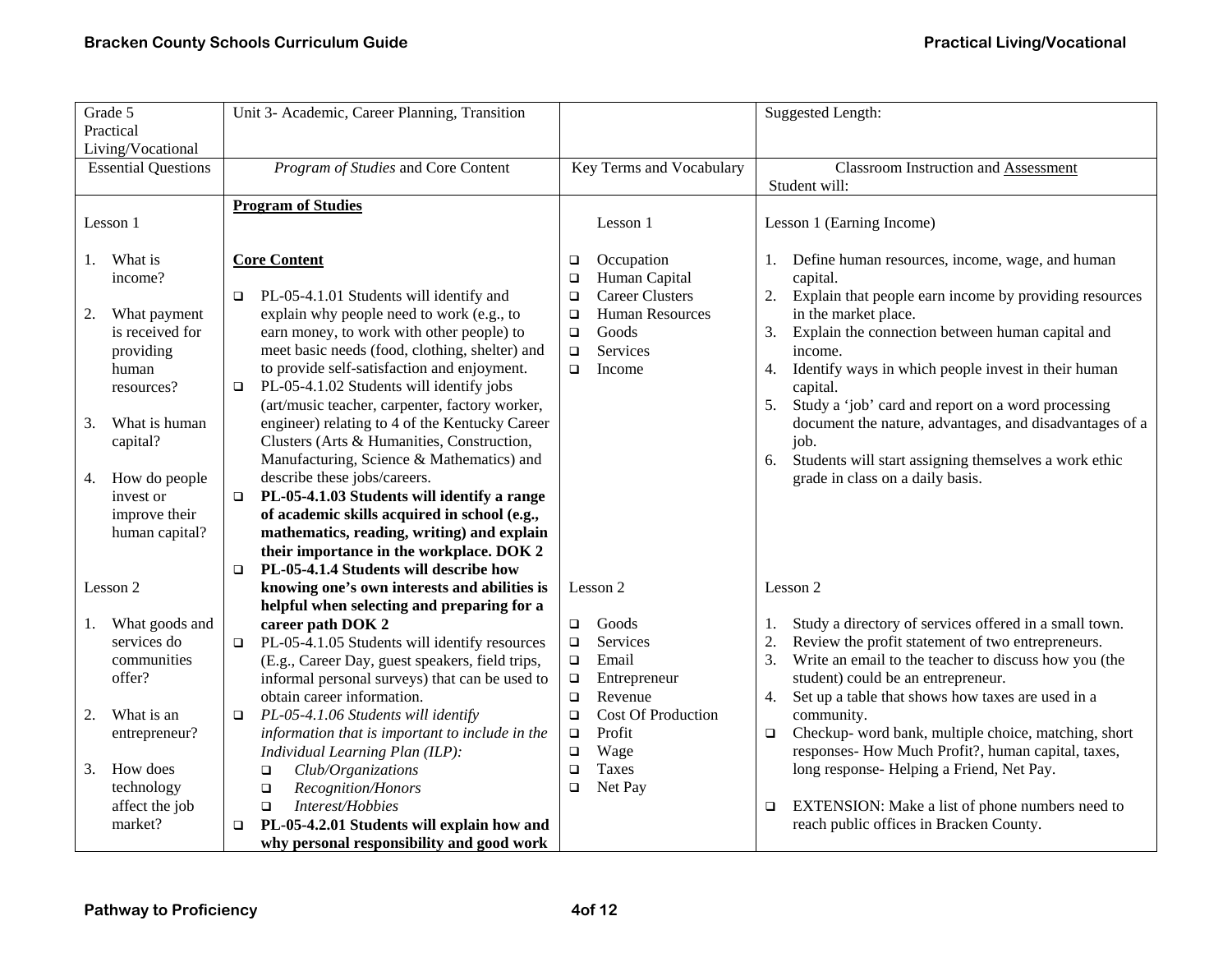|           | Grade 5                    |   | Unit 3- Academic, Career Planning, Transition |                          | <b>Suggested Length:</b>                    |
|-----------|----------------------------|---|-----------------------------------------------|--------------------------|---------------------------------------------|
| Practical |                            |   |                                               |                          |                                             |
|           | Living/Vocational          |   |                                               |                          |                                             |
|           | <b>Essential Questions</b> |   | Program of Studies and Core Content           | Key Terms and Vocabulary | <b>Classroom Instruction and Assessment</b> |
|           |                            |   |                                               |                          | Student will:                               |
| 4.        | What is profit?            |   | habits (e.g. school attendance, honesty,      |                          |                                             |
|           |                            |   | cooperation) are important at home, school    |                          |                                             |
| 5.        | What is                    |   | and work. DOK 2                               |                          |                                             |
|           | revenue?                   | □ | PL-05-4.2.02 Students will describe team      |                          |                                             |
|           |                            |   | skills (e.g. cooperation, communication)      |                          |                                             |
| 6.        | What is cost of            |   | and explain how these skills are used to      |                          |                                             |
|           | production?                |   | complete tasks more efficiently at home,      |                          |                                             |
|           |                            |   | school and work. DOK 2                        |                          |                                             |
|           |                            | ❏ | PL-05-4.3.01 Students will explain the        |                          |                                             |
|           |                            |   | purposes of technology tools (e.g.,           |                          |                                             |
|           |                            |   | computer programs, internet, email, cell      |                          |                                             |
|           |                            |   | phones) and how these impact productivity     |                          |                                             |
|           |                            |   | in homes, schools and jobs. DOK 2             |                          |                                             |

| Grade 5<br>Practical<br>Living/Vocational                                                                                                           | Unit 4: Psychomotor Skills                                                                                                                                                                                                                                                                                                                                                                                                                                                                                                                                |                                                                                                                                                                                                                                                                                                      | Suggested Length: 6 weeks                                                                                                                                                                                                                                                                                                                                                                                                                                                                                                                                                                                                  |  |
|-----------------------------------------------------------------------------------------------------------------------------------------------------|-----------------------------------------------------------------------------------------------------------------------------------------------------------------------------------------------------------------------------------------------------------------------------------------------------------------------------------------------------------------------------------------------------------------------------------------------------------------------------------------------------------------------------------------------------------|------------------------------------------------------------------------------------------------------------------------------------------------------------------------------------------------------------------------------------------------------------------------------------------------------|----------------------------------------------------------------------------------------------------------------------------------------------------------------------------------------------------------------------------------------------------------------------------------------------------------------------------------------------------------------------------------------------------------------------------------------------------------------------------------------------------------------------------------------------------------------------------------------------------------------------------|--|
| <b>Essential Questions</b>                                                                                                                          | Program of Studies and Core Content                                                                                                                                                                                                                                                                                                                                                                                                                                                                                                                       | Key Terms and Vocabulary                                                                                                                                                                                                                                                                             | <b>Classroom Instruction and Assessment</b><br>Student will:                                                                                                                                                                                                                                                                                                                                                                                                                                                                                                                                                               |  |
|                                                                                                                                                     | <b>Program of Studies</b>                                                                                                                                                                                                                                                                                                                                                                                                                                                                                                                                 |                                                                                                                                                                                                                                                                                                      |                                                                                                                                                                                                                                                                                                                                                                                                                                                                                                                                                                                                                            |  |
| What is the<br>difference<br>between<br>locomotor and<br>nonlocomotor<br>movements?<br>How is the<br>performance of<br>any motor skill<br>improved? | PE-5-1 explain the relationship of exercise to<br>$\Box$<br>fitness and wellness.<br>PE-5-2 explain concepts of muscular strength<br>$\Box$<br>and endurance, flexibility, and cardio<br>respiratory endurance.<br>PE-5-3 evaluate their own progress toward<br>□<br>fitness goals using appropriate instruments<br>(e.g., stopwatch, tape measure).<br>PE-5-4 perform stretching, strengthening,<br>$\Box$<br>and cardio respiratory exercises.<br>PE-5-5 improve competency and consistency<br>$\Box$<br>in performing locomotor (e.g., walk, run, hop) | $\Box$<br>Locomotor<br><b>Nonlocomotor</b><br>□<br><b>Physical Fitness</b><br>□<br>Strength<br>□<br>Endurance<br>❏<br>Flexibility (flexible)<br>❏<br><b>Body Composition</b><br>$\Box$<br>Posture<br>□<br>Cardio respiratory<br>❏<br>Respiration<br>$\Box$<br>Perspiration<br>$\Box$<br>Aerobic<br>□ | Analyze the components of a student chosen sport's<br>$\Box$<br>skill (e.g. throw, catch) Open Response: Many sports<br>skills involve a "ready position". Select any 2 sports<br>skills and explain each sports skill beginning with the<br>"ready position" and ending with the "follow-through"<br>action of each skill discussed.<br>Create your own "fitness skills test" choosing from<br>$\Box$<br>options such as agility, balance, and coordination.<br>(Make up tests that can be done in the classroom, along<br>with a method to grade the testsuch as balancing on<br>one leg for 30 seconds is a top score.) |  |
| How do<br>3.<br>improved motor<br>skills contribute                                                                                                 | and nonlocomotor (e.g., push, pull, twist,<br>turn, curl, stretch, balance) skills in games<br>and sports.                                                                                                                                                                                                                                                                                                                                                                                                                                                |                                                                                                                                                                                                                                                                                                      | Create your personal physical fitness journal in<br>□<br>preparation for "The President's Physical Fitness<br>Challenge." 2.2.01 DOK 2                                                                                                                                                                                                                                                                                                                                                                                                                                                                                     |  |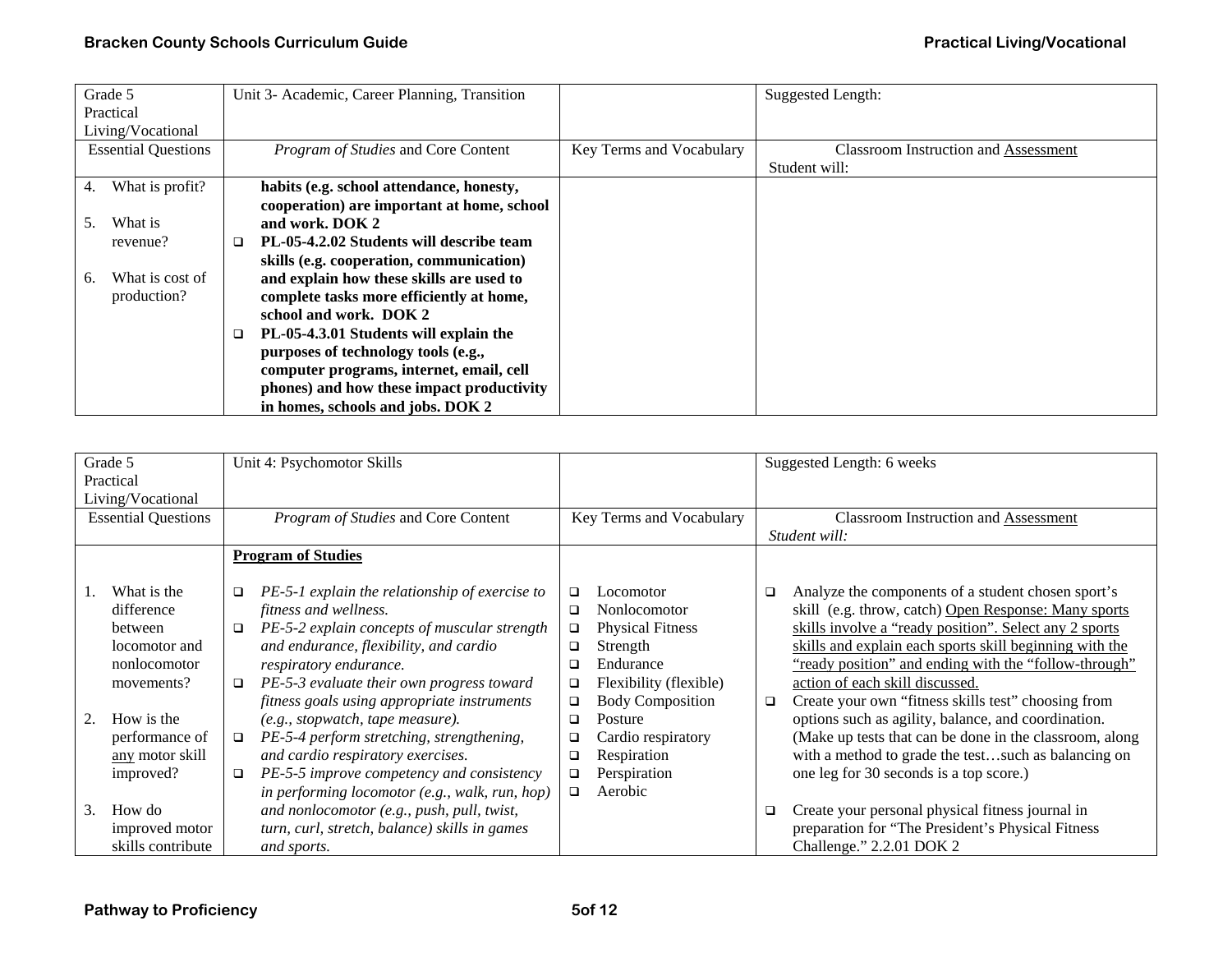| Grade 5                    |        | Unit 4: Psychomotor Skills                        |                          |        | Suggested Length: 6 weeks                                 |
|----------------------------|--------|---------------------------------------------------|--------------------------|--------|-----------------------------------------------------------|
| Practical                  |        |                                                   |                          |        |                                                           |
| Living/Vocational          |        |                                                   |                          |        |                                                           |
| <b>Essential Questions</b> |        | Program of Studies and Core Content               | Key Terms and Vocabulary |        | <b>Classroom Instruction and Assessment</b>               |
|                            |        |                                                   |                          |        | Student will:                                             |
| to improved                | $\Box$ | PE-5-6 Demonstrate movement concepts as           |                          | $\Box$ | Using the number of hours of physical activity recorded   |
| health?                    |        | they are used in various games and activities     |                          |        | in your fitness journal, create a bar graph representing  |
|                            |        | (e.g., space awareness, effort, relationship      |                          |        | the amount of time spent each week being physically       |
| What are the 5<br>4.       |        | that occurs between objects and individuals).     |                          |        | active. Using the data collected and analyzed from your   |
| components of              | $\Box$ | PE-5-7 exhibit motor skills with fundamental      |                          |        | journal, explain whether or not you feel you had          |
| physical                   |        | locomotor movement (e.g., walk, run, hop) in      |                          |        | adequate exercise for each week. (What were some          |
| fitness?                   |        | the performance of games and sports.              |                          |        | factors that contributed positively and/or negatively to  |
|                            | $\Box$ | PE-5-8 create and perform a dance as a            |                          |        | your physical activity for each week?) 2.2.01 DOK 2       |
| How does being<br>5.       |        | member of a small or large group.                 |                          | $\Box$ | Interview a friend or family member who exercises         |
| physically-fit             | $\Box$ | PE-5-9 refine practice techniques to achieve      |                          |        | regularly. Find the type of exercises they do, as well as |
| help you to stay           |        | consistency for a variety of physical activities. |                          |        | the health benefits of each exercise. 2.2.01 DOK 2        |
| healthy?                   | $\Box$ | PE-6-5 demonstrate movement concepts (e.g.,       |                          |        |                                                           |
|                            |        | space awareness, effort, formations that occur    |                          | □      | PRESIDENTIAL PHYSICAL FITNESS TEST                        |
| What fitness<br>6.         |        | between objects and people).                      |                          |        | Right Angle Push-ups (muscular strength)                  |
| skills are                 | $\Box$ | PE-6-6 demonstrate progression for all basic      |                          |        | Partial Curl-ups (muscular endurance)<br>2.               |
| needed to play a           |        | locomotor (e.g., walk, run, hop) and              |                          |        | 3.<br>V-Sit Reach (flexibility)                           |
| variety of                 |        | nonlocomotor (e.g., push, pull, twist, turn,      |                          |        | Shuttle run (agility)<br>4.                               |
| sports?                    |        | curl, stretch, balance) skills.                   |                          |        | 1 Mile Run (cardio-respiratory endurance)<br>5.           |
|                            | $\Box$ | PE-6-8 apply appropriate movement concepts        |                          |        | 2.2.01/2.3.01 DOK 2                                       |
|                            |        | in various games and sport activities.            |                          |        |                                                           |
|                            | $\Box$ | PE-6-11 apply techniques to achieve               |                          |        |                                                           |
|                            |        | consistency for games and sports.                 |                          |        |                                                           |
|                            | $\Box$ | PE-7-6 apply movement concepts (e.g., space       |                          |        |                                                           |
|                            |        | awareness, effort, formations that occur          |                          |        |                                                           |
|                            |        | between objects and people) in various            |                          |        |                                                           |
|                            |        | games and sports activities.                      |                          |        |                                                           |
|                            | $\Box$ | PE-7-8 demonstrate improved strategies for a      |                          |        |                                                           |
|                            |        | variety of games and activities.                  |                          |        |                                                           |

| Grade 5                    | Unit 5: Nutrition and Fitness              |                          | Suggested Length: 2 weeks            |
|----------------------------|--------------------------------------------|--------------------------|--------------------------------------|
| Practical                  |                                            |                          |                                      |
| Living/Vocational          |                                            |                          |                                      |
| <b>Essential Questions</b> | <i>Program of Studies</i> and Core Content | Key Terms and Vocabulary | Classroom Instruction and Assessment |
|                            |                                            |                          | Student will:                        |
|                            | <b>Program of Studies</b>                  |                          |                                      |
|                            |                                            |                          |                                      |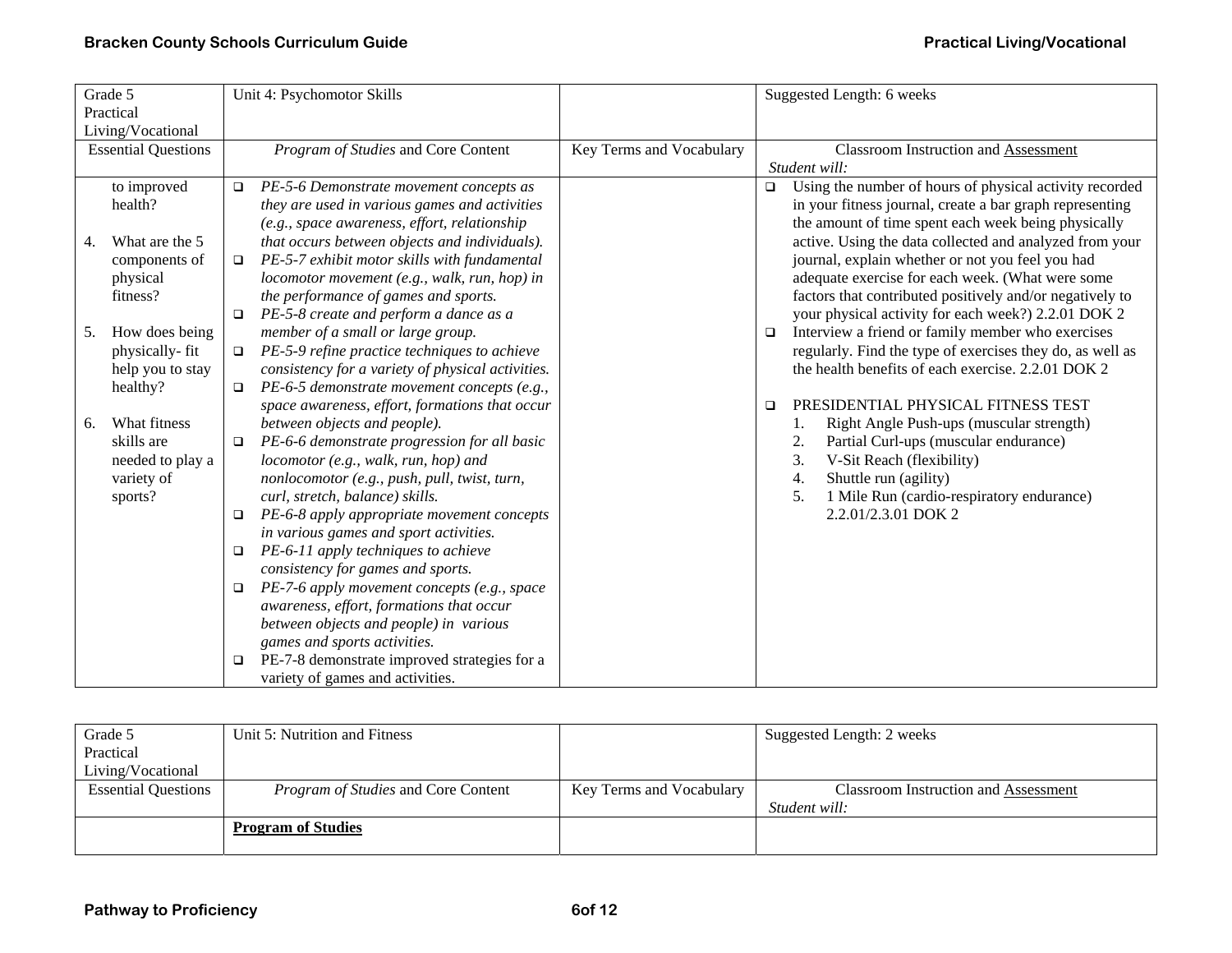| Grade 5                    | Unit 5: Nutrition and Fitness                          |                                    | Suggested Length: 2 weeks                                          |
|----------------------------|--------------------------------------------------------|------------------------------------|--------------------------------------------------------------------|
| Practical                  |                                                        |                                    |                                                                    |
| Living/Vocational          |                                                        |                                    |                                                                    |
| <b>Essential Questions</b> | Program of Studies and Core Content                    | Key Terms and Vocabulary           | <b>Classroom Instruction and Assessment</b>                        |
|                            |                                                        |                                    | Student will:                                                      |
|                            | PE-6-1 evaluate their own health-related<br>$\Box$     | Fats<br>$\Box$                     | Open Response - Identify the 6 nutrients and explain<br>$\Box$     |
|                            | fitness.                                               | Carbohydrates<br>$\Box$            | their importance to good health. 1.3.02 DOK 2                      |
|                            | PE-6-2 monitor intensity of exercise (e.g.,<br>$\Box$  | Water<br>$\Box$                    | Open Response – Explain the importance of the Food<br>$\Box$       |
|                            | resting heart rate, target heart rate, recovery        | Protein<br>$\Box$                  | Guide Pyramid in providing one's body with the 6                   |
|                            | time).                                                 | Vitamins<br>$\Box$                 | essential nutrients. 1.3.02 DOK 2                                  |
|                            | PE-6-3 identify principles of training and<br>$\Box$   | Sodium<br>$\Box$                   | Open Response – Describe the importance of the<br>$\Box$           |
|                            | conditioning (e.g., frequency, intensity,              | Minerals<br>$\Box$                 | "Dietary Guidelines for Americans 2005" in the current             |
|                            | duration, mode) in activities (e.g., running,          | Calories<br>$\Box$                 | and future health of all Americans. 1.3.02 DOK 2                   |
|                            | jogging, aerobics).                                    | <b>Nutrients</b><br>$\Box$         | Bell-ringer (beginning of class) - Choose your favorite<br>$\Box$  |
|                            | PE-6-4 establish personal fitness goals and<br>$\Box$  | <b>Recommended Daily</b><br>$\Box$ | sports activity and explain 3 physical, as well as 3               |
|                            | personal fitness programs.                             | <b>Allowances</b>                  | social benefits of that sport. How man "components of              |
|                            | PE-6-7 use strategies for modified team and<br>$\Box$  | Food Guide Pyramid<br>$\Box$       | fitness" does your selected sport emphasize? 2.2.01                |
|                            | individual games.                                      | Physical activity<br>$\Box$        | DOK <sub>2</sub>                                                   |
|                            | PE-6-9 implement techniques to achieve<br>$\Box$       | Healthy foods<br>$\Box$            | Open-Response: Explain the significance of calories in<br>$\Box$   |
|                            | consistency in performance of fundamental              |                                    | a person's diet What are the results of eating too many            |
|                            | skills (e.g., throwing, catching, kicking,             |                                    | and too few calories in your diet Also, explain the                |
|                            | striking, dribbling) for participation in games        |                                    | difference between "good" and "empty" calories.                    |
|                            | and activities.                                        |                                    | Record for a week, all food you have eaten, then using<br>$\Box$   |
|                            | PE-6-12 identify benefits of regular<br>$\Box$         |                                    | the Food Guide Pyramid, tally the number of servings of            |
|                            | participation in leisure, recreational, and            |                                    | each food group you have consumed each day. (Analyze               |
|                            | competitive physical activity.                         |                                    | your results and write a response for each day as to               |
|                            | HE-5-11 describe how good nutrition helps<br>$\Box$    |                                    | whether or not you met the recommended daily                       |
|                            | develop healthy individuals.                           |                                    | allowances recommended.)                                           |
|                            | HE-5-12 examine food guide pyramid to<br>$\Box$        |                                    | Analyze the nutritional content from 3 food labels taken<br>$\Box$ |
|                            | determine appropriate servings and plan                |                                    | from products you regularly eat at home.                           |
|                            | simple menus.                                          |                                    | Open-Response: From the analysis of the food labels,<br>$\Box$     |
|                            | HE-6-8 describe how good nutrition helps<br>$\Box$     |                                    | are those foods offering the recommended daily                     |
|                            | develop healthy individuals.                           |                                    | allowances suggested by the Food Guide Pyramid?                    |
|                            | HE-6-9 use the food guide pyramid to<br>$\Box$         |                                    | Explain in detail from what you have learned from your             |
|                            | evaluate diets.                                        |                                    | analysis, why you should or should not continue to eat             |
|                            | PE-7-7 demonstrate increasing competence in<br>$\Box$  |                                    | those foods.                                                       |
|                            | advanced individual, dual, and team skills.            |                                    |                                                                    |
|                            | HE-7-10 determine the role nutrients play in<br>$\Box$ |                                    |                                                                    |
|                            | developing healthy individuals.                        |                                    |                                                                    |
|                            | HE-8-10 describe the role of nutrients in<br>$\Box$    |                                    |                                                                    |
|                            | proper growth and development.                         |                                    |                                                                    |
|                            | $\Box$ HE-8-11 determine the impact of exercise and    |                                    |                                                                    |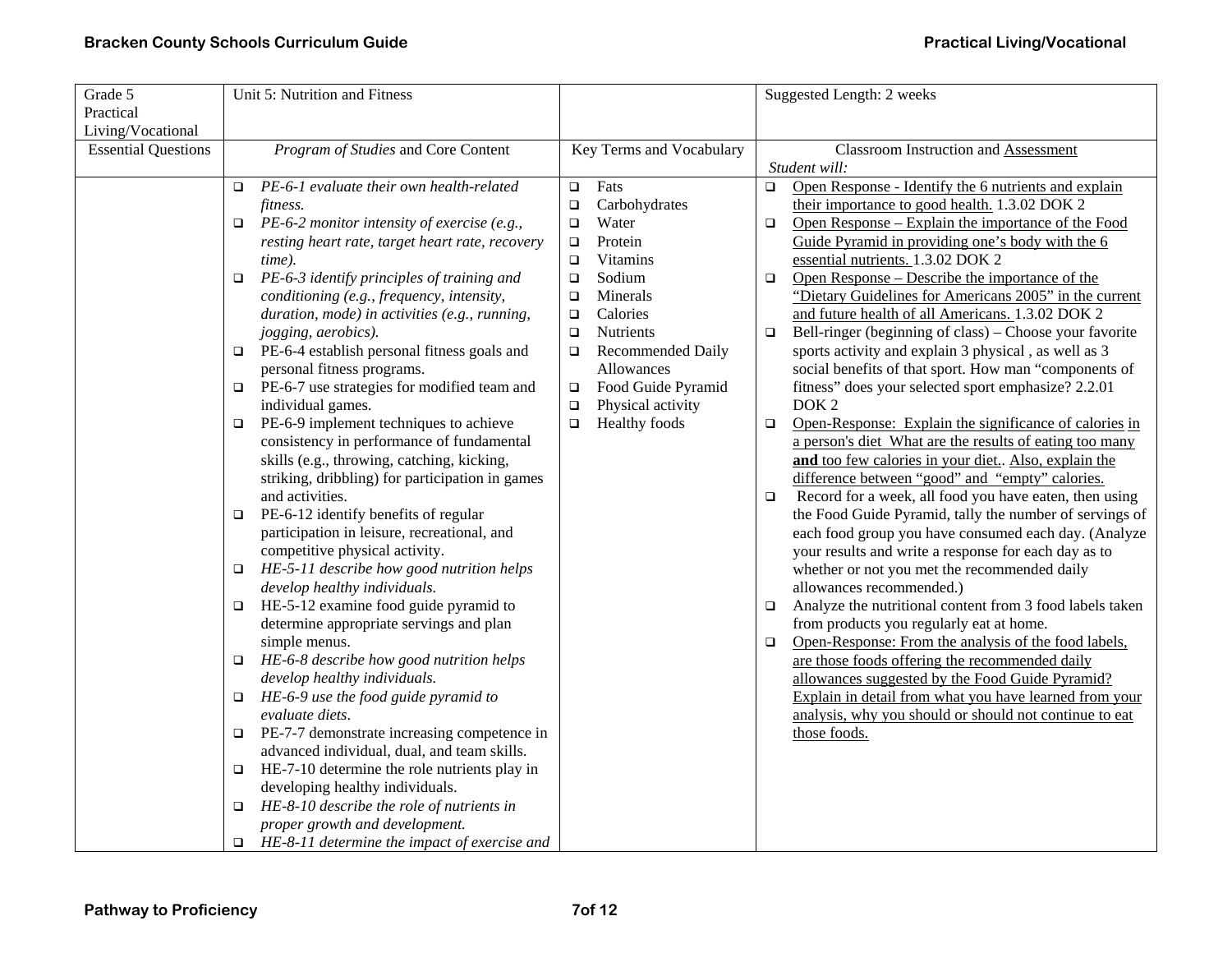| Grade 5                    | Unit 5: Nutrition and Fitness                             |                          | Suggested Length: 2 weeks                   |
|----------------------------|-----------------------------------------------------------|--------------------------|---------------------------------------------|
| Practical                  |                                                           |                          |                                             |
| Living/Vocational          |                                                           |                          |                                             |
| <b>Essential Questions</b> | Program of Studies and Core Content                       | Key Terms and Vocabulary | <b>Classroom Instruction and Assessment</b> |
|                            |                                                           |                          | Student will:                               |
|                            | nutrition on appearance, performance, and                 |                          |                                             |
|                            | disposition.                                              |                          |                                             |
|                            | HE-8-12 describe the effect of diet, exercise,<br>$\Box$  |                          |                                             |
|                            | and rest on body systems.                                 |                          |                                             |
|                            |                                                           |                          |                                             |
|                            |                                                           |                          |                                             |
|                            | <b>Core Content</b>                                       |                          |                                             |
|                            |                                                           |                          |                                             |
|                            | PL-05-1.2.01 Students will identify the role of<br>$\Box$ |                          |                                             |
|                            | nutrients (protein, carbohydrates, fats,                  |                          |                                             |
|                            | minerals, vitamins, water), which are                     |                          |                                             |
|                            | important in the growth, and development of               |                          |                                             |
|                            | healthy bodies (e.g., strong bones and                    |                          |                                             |
|                            | muscles, energy).                                         |                          |                                             |
|                            | PL-05-1.2.02 Students will explain key<br>$\Box$          |                          |                                             |
|                            | recommendations made in the Dietary                       |                          |                                             |
|                            |                                                           |                          |                                             |
|                            | <b>Guidelines for Americans (weight</b>                   |                          |                                             |
|                            | management, physical activity, food groups                |                          |                                             |
|                            | to encourage) and the overall purpose of                  |                          |                                             |
|                            | these guidelines. DOK 2                                   |                          |                                             |
|                            | PL-05-2.2.01 Students will explain how<br>o.              |                          |                                             |
|                            | physical and social benefits that result                  |                          |                                             |
|                            | from regular and appropriate participation                |                          |                                             |
|                            | in physical activities:                                   |                          |                                             |
|                            | Physical benefits: (e.g., weight<br>$\Box$                |                          |                                             |
|                            | management, muscular strength,                            |                          |                                             |
|                            | muscular endurance, flexibility,                          |                          |                                             |
|                            | cardio-respiratory/cardiovascular                         |                          |                                             |
|                            | endurance, control of body                                |                          |                                             |
|                            | movements, stress reduction)                              |                          |                                             |
|                            | Social benefits: (e.g., positive<br>$\Box$                |                          |                                             |
|                            | interaction with others, respect for                      |                          |                                             |
|                            | self and others, enjoyment, self-                         |                          |                                             |
|                            | expression) DOK 2                                         |                          |                                             |
|                            | PL-05-2.2.02 Students will explain the<br>o.              |                          |                                             |
|                            | importance of practice for improving                      |                          |                                             |
|                            | performance in games and sports.                          |                          |                                             |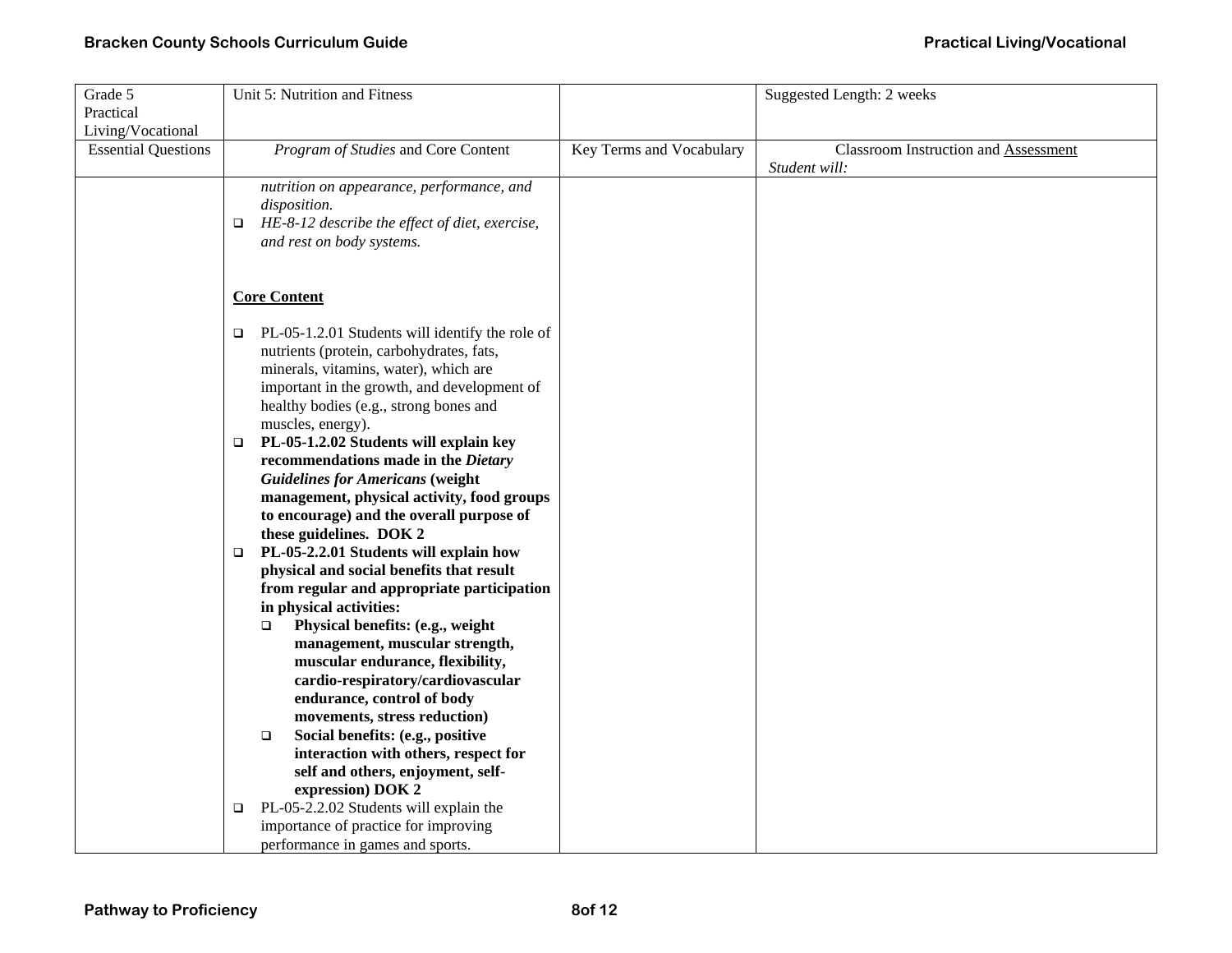| Grade 5                    | Unit 5: Nutrition and Fitness                 |                          | Suggested Length: 2 weeks                   |
|----------------------------|-----------------------------------------------|--------------------------|---------------------------------------------|
| Practical                  |                                               |                          |                                             |
| Living/Vocational          |                                               |                          |                                             |
| <b>Essential Questions</b> | Program of Studies and Core Content           | Key Terms and Vocabulary | <b>Classroom Instruction and Assessment</b> |
|                            |                                               |                          | Student will:                               |
|                            | PL-05-2.2.03 Students will describe the<br>□  |                          |                                             |
|                            | components of fitness (muscular strength,     |                          |                                             |
|                            | muscular endurance, flexibility, body         |                          |                                             |
|                            | composition, cardio-respiratory/              |                          |                                             |
|                            | cardiovascular, endurance) and the FITT       |                          |                                             |
|                            | Principle (Frequency, Intensity, Type,        |                          |                                             |
|                            | Time). DOK 1                                  |                          |                                             |
|                            | PL-05-2.2.04 Students will explain why basic  |                          |                                             |
|                            | rules for participating in recreational games |                          |                                             |
|                            | (e.g., four-square, horseshoes, table tennis) |                          |                                             |
|                            | are needed to make games fair and enjoyable.  |                          |                                             |

| Grade 5                    | Practical                                       |                  | Unit 6: Mental and Emotional Health                                                                            |                          |                                                           |        | Suggested Length: 4 weeks                                                                                                |  |
|----------------------------|-------------------------------------------------|------------------|----------------------------------------------------------------------------------------------------------------|--------------------------|-----------------------------------------------------------|--------|--------------------------------------------------------------------------------------------------------------------------|--|
|                            | Living/Vocational                               |                  |                                                                                                                |                          |                                                           |        |                                                                                                                          |  |
| <b>Essential Questions</b> |                                                 |                  | Program of Studies and Core Content                                                                            | Key Terms and Vocabulary |                                                           |        | Classroom Instruction and Assessment<br>Student will:                                                                    |  |
|                            |                                                 |                  | <b>Program of Studies</b>                                                                                      |                          |                                                           |        |                                                                                                                          |  |
|                            | What personal<br>rights and<br>responsibilities | $\Box$           | HE-5-2 apply rules in groups and determine<br>how their application enables groups to<br>function effectively. | $\Box$<br>$\Box$<br>□    | Social interaction skills<br>Cooperation<br>Communication | □      | Bell-Ringer – Explain 3 qualities you look for in a<br>friend. Which quality do you value the most? Why?<br>1.1.01 DOK 2 |  |
|                            | do you have<br>when dealing                     | ◻                | HE-5-3 demonstrate how individuals and<br>groups are interdependent.                                           | □<br>□                   | Empathy<br>Respect                                        | $\Box$ | Role-Play – Students will be divided by teacher into<br>groups of 2.                                                     |  |
|                            | with others?                                    | $\Box$           | HE-5-4 determine unsafe or threatening<br>situations and procedures for dealing with                           | □<br>□                   | <b>Stress</b><br>Conflict                                 |        | Create a 2-3 minute skit illustrating a conflict, as<br>well as a positive resolution for that conflict.                 |  |
|                            | What are four                                   |                  | them.                                                                                                          | $\Box$                   | Peer pressure                                             |        | Also, act out one example of positive peer pressure,                                                                     |  |
|                            | essential<br>strategies to                      | $\Box$<br>$\Box$ | HE-5-5 apply conflict resolution strategies<br>$HE$ -5-10 practice good health habits (e.g.,                   | □<br>$\Box$              | <b>Bullying</b><br>Compromise                             |        | and one example of negative peer pressure. (*One<br>resolutions strategy)                                                |  |
|                            | effectively                                     |                  | washing hands, brushing and flossing teeth,                                                                    | □                        | Nonverbal                                                 | □      | Bell-Ringer – Explain the difference between positive                                                                    |  |
|                            | function in<br>groups?                          |                  | bathing, sun protection) and determine how<br>they affect self and others.                                     | □                        | communication<br><b>Behavioral Choices</b>                |        | and negative behavioral choices, and give 2 examples of<br>each. 1.2.01 DOK 2                                            |  |
|                            |                                                 | □                | HE-6-1 recognize that rights and                                                                               | ❏                        | Nervous system                                            | □      | Open-Response-                                                                                                           |  |
| 3.                         | Why are rules                                   |                  | responsibilities are interrelated.                                                                             | □                        | Circulatory system                                        |        | Name 3 negative behavioral choices.                                                                                      |  |
|                            | and fair play                                   | □                | HE-7-1 examine how respect, rules,                                                                             | □                        | Respiratory system                                        |        | Explain each negative behavioral choice's effect<br>2.                                                                   |  |
|                            | during games                                    |                  | communication, and cooperation enable                                                                          | □                        | Digestive system                                          |        | on any 2 of the body systems. 1.2.03 DOK 2                                                                               |  |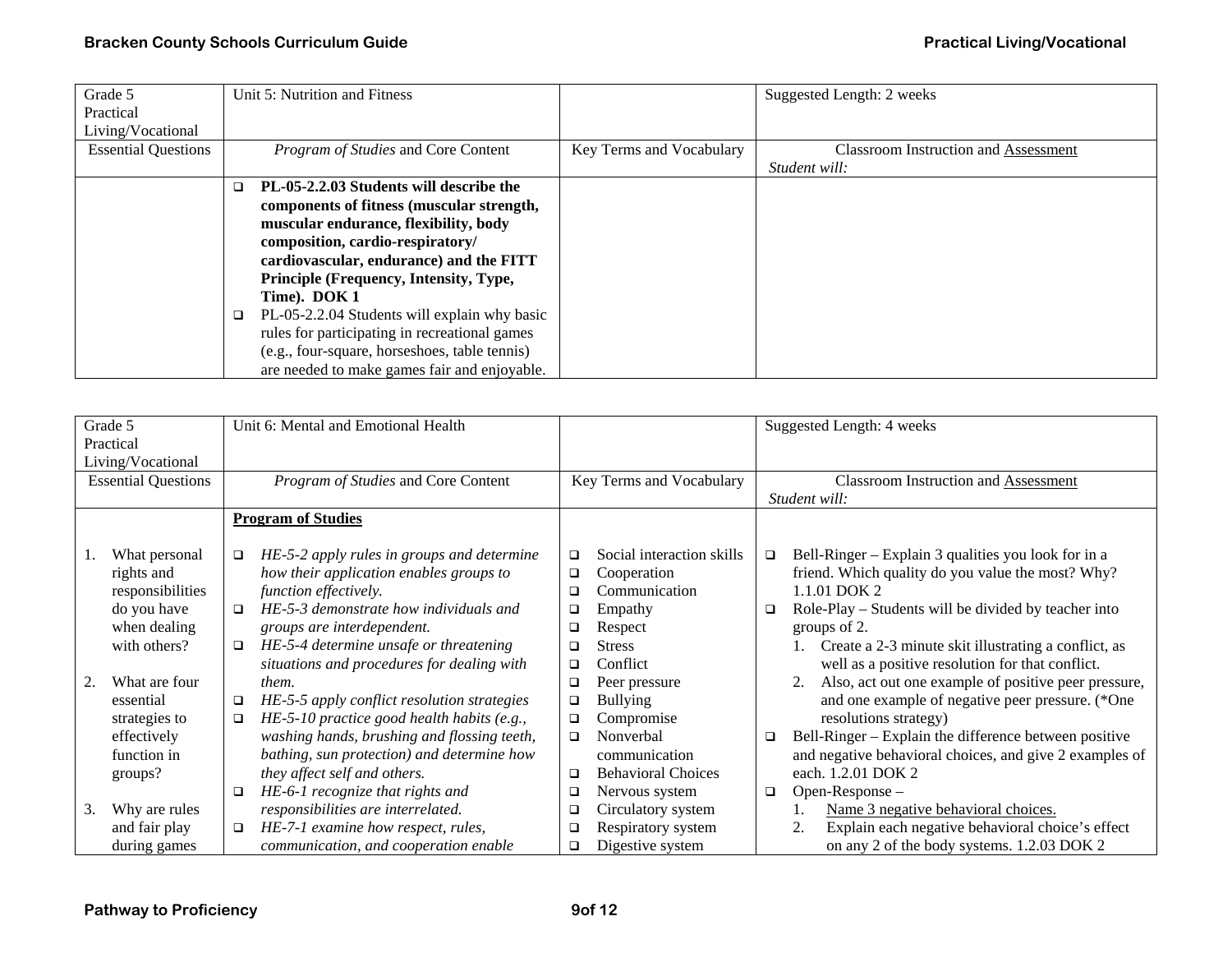| Grade 5                    | Unit 6: Mental and Emotional Health                                |                                 | Suggested Length: 4 weeks                                                                    |
|----------------------------|--------------------------------------------------------------------|---------------------------------|----------------------------------------------------------------------------------------------|
| Practical                  |                                                                    |                                 |                                                                                              |
| Living/Vocational          |                                                                    |                                 |                                                                                              |
| <b>Essential Questions</b> | Program of Studies and Core Content                                | Key Terms and Vocabulary        | <b>Classroom Instruction and Assessment</b>                                                  |
|                            |                                                                    |                                 | Student will:                                                                                |
| necessary?                 | groups to function effectively.                                    | Illegal drugs<br>$\Box$         | Bell-Ringer - Explain the difference between<br>$\Box$                                       |
|                            | $\Box$ HE-7-2 demonstrate conflict resolution                      | Communicable diseases<br>$\Box$ | communicable and non-communicable diseases, and                                              |
|                            | strategies.                                                        | Non-communicable<br>$\Box$      | give 3 examples of each type of disease. 1.2.02 DOK 2                                        |
|                            | HE-8-1 practice group processing strategies<br>□                   | disease                         | Open-Response – Physical activity has many physical,<br>$\Box$                               |
|                            | (e.g., collaboration).                                             | Social health<br>$\Box$         | mental, and emotional benefits. However, self-                                               |
|                            | HE-8-2 practice conflict resolution strategies.<br>$\Box$          | Emotional health<br>$\Box$      | management and coping strategies are equally important                                       |
|                            |                                                                    |                                 | in maintaining overall health.                                                               |
|                            |                                                                    |                                 | Name 2 benefits that physical activity (or exercise)<br>1.                                   |
|                            | <b>Core Content</b>                                                |                                 | has on mental health.                                                                        |
|                            |                                                                    |                                 | 2.<br>Explain 3 self-management or coping strategies for                                     |
|                            | PL-05-1.1.01 Students will describe<br>$\Box$                      |                                 | management or coping strategies for maintaining                                              |
|                            | effective social interaction skills (e.g.,                         |                                 | mental and emotional health. 1.2.06 DOK 2                                                    |
|                            | identifying emotions, listening,                                   |                                 | Groups of 2:<br>$\Box$                                                                       |
|                            | cooperation, communication, sharing,                               |                                 | Develop an emergency situation of your choice<br>1.                                          |
|                            | empathy, following directions, and making                          |                                 | (e.g. bleeding, burns, broken bones, choking).                                               |
|                            | friends) that promote responsible and                              |                                 | Demonstrate the appropriate response to your<br>2.                                           |
|                            | respectful behavior. DOK 2                                         |                                 | medical emergency, concluding with your victim                                               |
|                            | PL-05-1.1.02 Students will recommend<br>$\Box$                     |                                 | being transported to the hospital.                                                           |
|                            | effective strategies for responding to stress,                     |                                 | <b>RUBRIC</b><br>$\Box$                                                                      |
|                            | conflict, peer pressure, and bullying (e.g.,                       |                                 | <b>10 - EMERGENCY SITUATION</b><br>$\Box$                                                    |
|                            | fairness, compromise, standing up for                              |                                 | demonstrated correctly/appropriately.<br>$40$ – appropriate procedures followed in realistic |
|                            | one's rights, anger management, problem-                           |                                 | $\Box$<br>fashion. 1.4.02 DOK 2                                                              |
|                            | solving, refusal skills, verbal/nonverbal<br>communication). DOK 2 |                                 |                                                                                              |
|                            | PL-05-2.2.05 Students will explain how rules                       |                                 |                                                                                              |
|                            | □<br>of play and sportsmanship for spectators and                  |                                 |                                                                                              |
|                            | participants during games and/or activities                        |                                 |                                                                                              |
|                            | make them safe and enjoyable.                                      |                                 |                                                                                              |
|                            | PL-05-1.1.03 Students will describe how<br>o.                      |                                 |                                                                                              |
|                            | physical, social and emotional changes occur                       |                                 |                                                                                              |
|                            | during preadolescence.                                             |                                 |                                                                                              |
|                            | PL-05-1.1.06 Students will describe how an<br>$\Box$               |                                 |                                                                                              |
|                            | individual's behavior choices and habits                           |                                 |                                                                                              |
|                            | relating to diet, exercise, rest and other                         |                                 |                                                                                              |
|                            | choices (e.g., tobacco, alcohol, illegal drugs)                    |                                 |                                                                                              |
|                            | affect body systems (e.g., circulatory,                            |                                 |                                                                                              |
|                            | respiratory, digestive). DOK 2                                     |                                 |                                                                                              |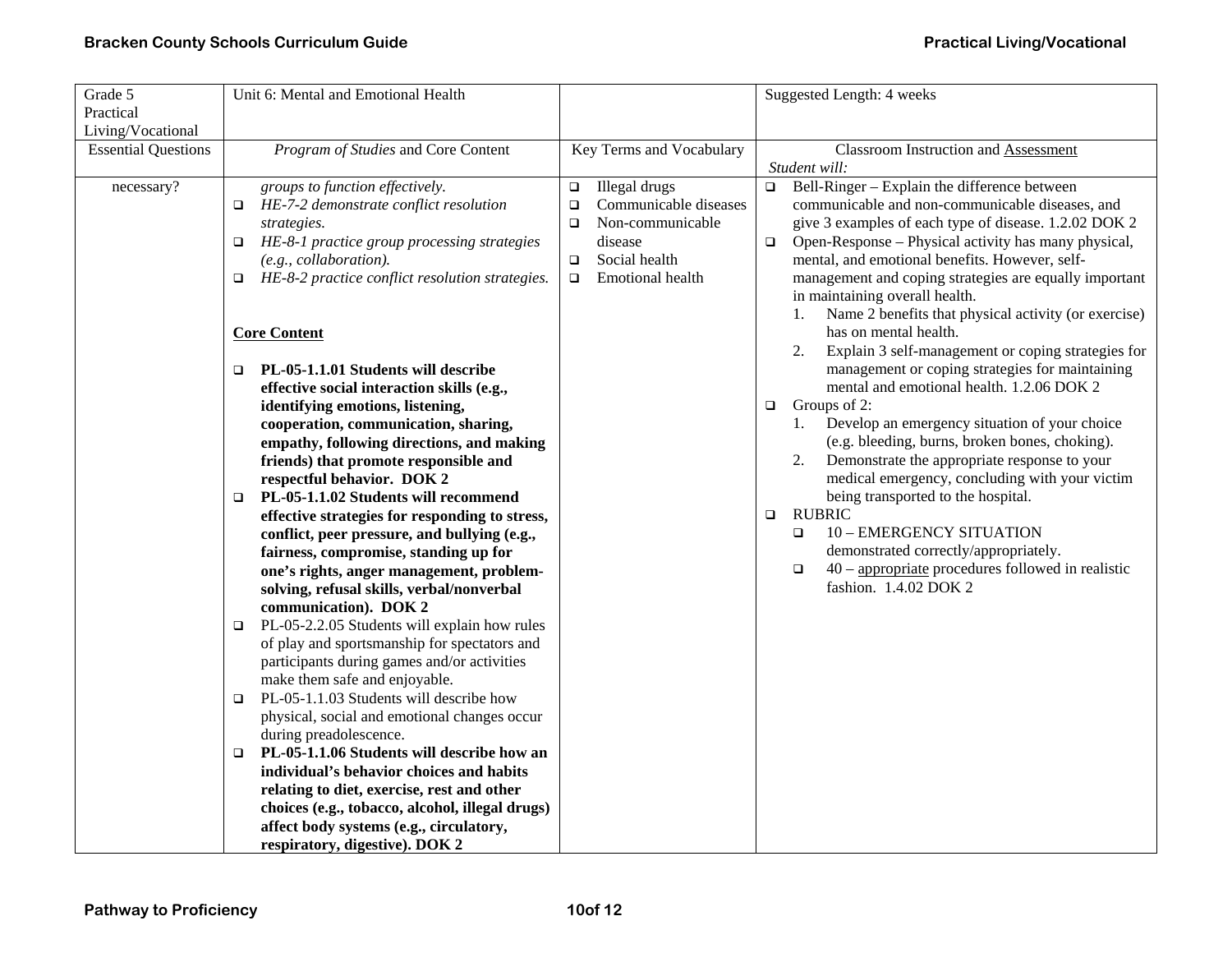| Grade 5                    |        | Unit 6: Mental and Emotional Health             |                          | Suggested Length: 4 weeks            |
|----------------------------|--------|-------------------------------------------------|--------------------------|--------------------------------------|
| Practical                  |        |                                                 |                          |                                      |
| Living/Vocational          |        |                                                 |                          |                                      |
| <b>Essential Questions</b> |        | Program of Studies and Core Content             | Key Terms and Vocabulary | Classroom Instruction and Assessment |
|                            |        |                                                 |                          | Student will:                        |
|                            | $\Box$ | PL-05-1.1.07 Students will explain how          |                          |                                      |
|                            |        | strategies (e.g., diet exercise, rest,          |                          |                                      |
|                            |        | immunizations) and good hygiene practices       |                          |                                      |
|                            |        | (e.g., hand washing, brushing teeth, using      |                          |                                      |
|                            |        | tissues, not sharing personal items,            |                          |                                      |
|                            |        | adequate protection from ultraviolet rays)      |                          |                                      |
|                            |        | promote good health and prevent                 |                          |                                      |
|                            |        | communicable (cold, flu, measles, strep         |                          |                                      |
|                            |        | throat) and non-communicable (heart             |                          |                                      |
|                            |        | disease, diabetes, obesity, cancer, asthma)     |                          |                                      |
|                            |        | diseases. DOK 2                                 |                          |                                      |
|                            | $\Box$ | PL-05-1.1.08 Students will explain risks        |                          |                                      |
|                            |        | associated with unhealthy habits and            |                          |                                      |
|                            |        | behaviors (tobacco, alcohol, illegal drug       |                          |                                      |
|                            |        | use). DOK 2                                     |                          |                                      |
|                            | $\Box$ | PL-05-1.1.09 Students will explain the          |                          |                                      |
|                            |        | importance of social and emotional health       |                          |                                      |
|                            |        | and the symptoms of common social and           |                          |                                      |
|                            |        | emotional problems (aggression, anxiety,        |                          |                                      |
|                            |        | depression). DOK 2                              |                          |                                      |
|                            | $\Box$ | PL-05-1.1.10 Students will identify resources   |                          |                                      |
|                            |        | (e.g. guidance counselors, drug counselors,     |                          |                                      |
|                            |        | parents, teachers) that are helpful for         |                          |                                      |
|                            |        | individuals seeking treatment or counseling     |                          |                                      |
|                            |        | for negative behaviors or addictions (e.g. drug |                          |                                      |
|                            |        | addiction, eating disorders).                   |                          |                                      |
|                            | $\Box$ | PL-05-1.1.11 Students will recommend self-      |                          |                                      |
|                            |        | management and coping strategies (goal          |                          |                                      |
|                            |        | setting, decision making, and time              |                          |                                      |
|                            |        | management) for maintaining mental and          |                          |                                      |
|                            |        | emotional health. DOK 2.                        |                          |                                      |
|                            | $\Box$ | PL-05-1.3.01 Students will describe safety      |                          |                                      |
|                            |        | practices (e.g., use of seatbelts/helmets/life  |                          |                                      |
|                            |        | vests) for dealing with a variety of health     |                          |                                      |
|                            |        | hazards (e.g., crossing the street, talking to  |                          |                                      |
|                            |        | strangers, dealing with threatening situations) |                          |                                      |
|                            |        | while at home, school and play.                 |                          |                                      |